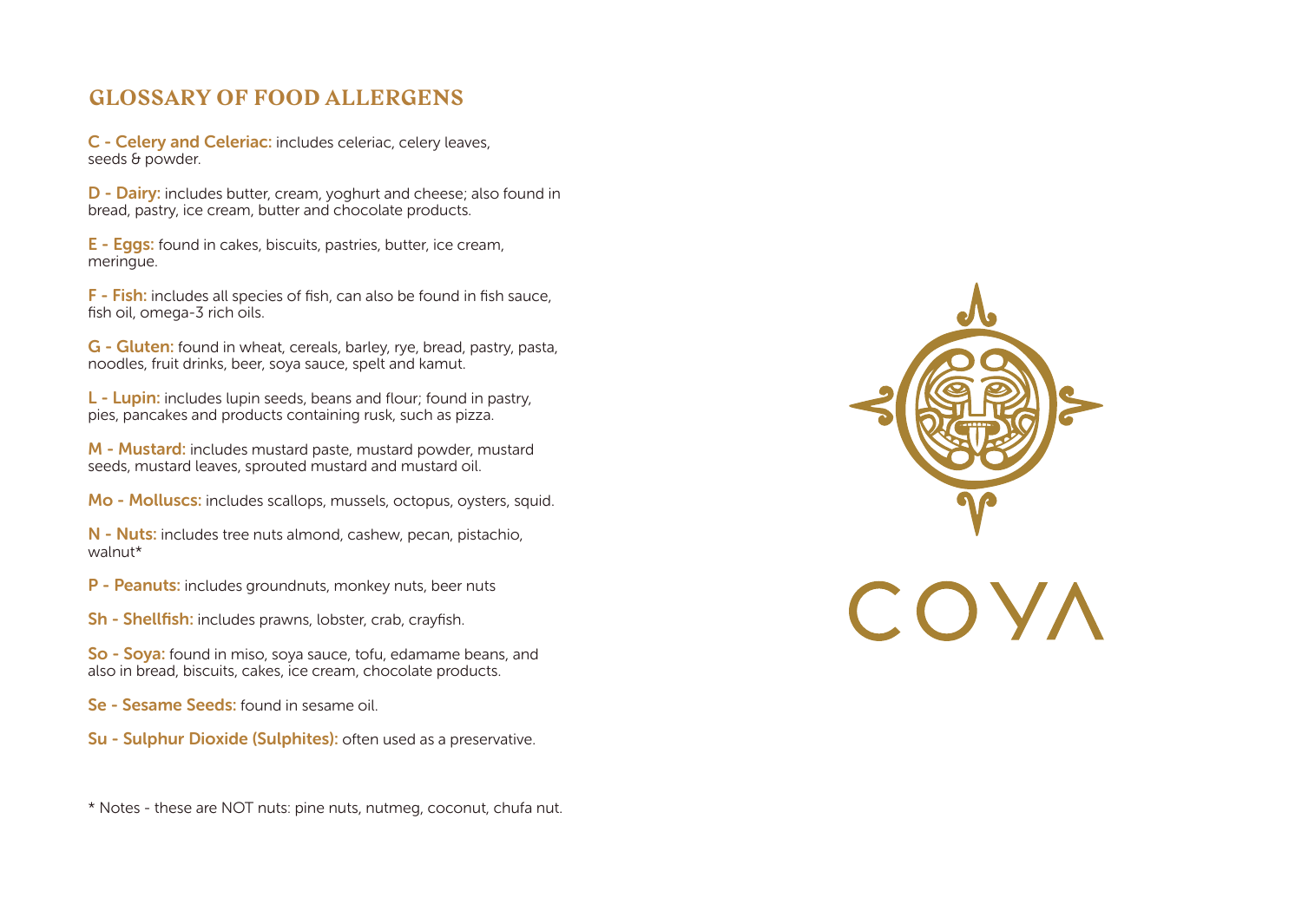# **PERUVIAN CLASSICS**

| El Capitán<br>1615 Pisco Alcholado, Cherry Heering,<br>Carpano antica formula and Hennessy VS cognac |                                                                               | 15 |
|------------------------------------------------------------------------------------------------------|-------------------------------------------------------------------------------|----|
| <b>Pisco Punch</b><br>1615 Pisco Italia, homemade pineapple sugar,<br>fresh orange & lime juice      |                                                                               | 12 |
| Pisco Sour<br>F<br>COYA Pisco Quebranta, fresh lime juice,<br>sugar syrup, egg white                 |                                                                               | 15 |
| Infusions<br>• Blueberry & Lavender<br>• Raspberry<br>• Passion Fruit                                | $\bullet$ Pineapple & tonka<br>• Mango & Chilli<br>• Pomegranate<br>& Coconut | 15 |
| Chilcano<br>COYA Pisco Quebranta, fresh lime juice,<br>Franklin & Sons ginger ale, Angostura bitter  |                                                                               | 14 |
| Infusions<br>• Blueberry & Lavender<br>• Raspberry<br>• Passion Fruit                                | • Pineapple $\theta$ tonka<br>• Mango & Chilli<br>• Pomegranate<br>& Coconut  | 15 |

# **JAPANESE WHISKEY**

| Hakushu 18 yrs             | 95  |
|----------------------------|-----|
| <b>Nikka Coffey Grain</b>  | 16  |
| <b>Nikka</b> Coffey Malt   | 17  |
| <b>Nikka</b> Pure Malt Red | 18  |
| Nikka Taketsuru 21 yo      | 55  |
| Yamazaki 12 yo             | 50  |
| Yamazaki 18 yo             | 140 |

## **AMERICAN WHISKEY**

| <b>Bulleit</b> Bourbon             | 11 |
|------------------------------------|----|
| <b>Bulleit Rye</b>                 | 12 |
| <b>Jack Daniel's</b>               | 11 |
| <b>Jack Daniel's Single Barrel</b> | 14 |
| Gentleman Jack                     | 14 |
| <b>Makers Mark</b>                 | 12 |
| <b>Whistlepig</b> $10 \text{ y}$   | 20 |
| <b>Woodford Reserve</b>            | 12 |

# **COGNAC**

| Hennessy VS                      | 12 <sup>°</sup> |
|----------------------------------|-----------------|
| Hennessy XO                      | 35.             |
| <b>Hennessy Paradis Imperial</b> | 475             |
| <b>Remy Martin XO</b>            | 46.             |

# **CALVADOS**

| <b>Dupond VSOP</b>           | 14 |
|------------------------------|----|
| <b>Camut Privilege 18 yo</b> | 34 |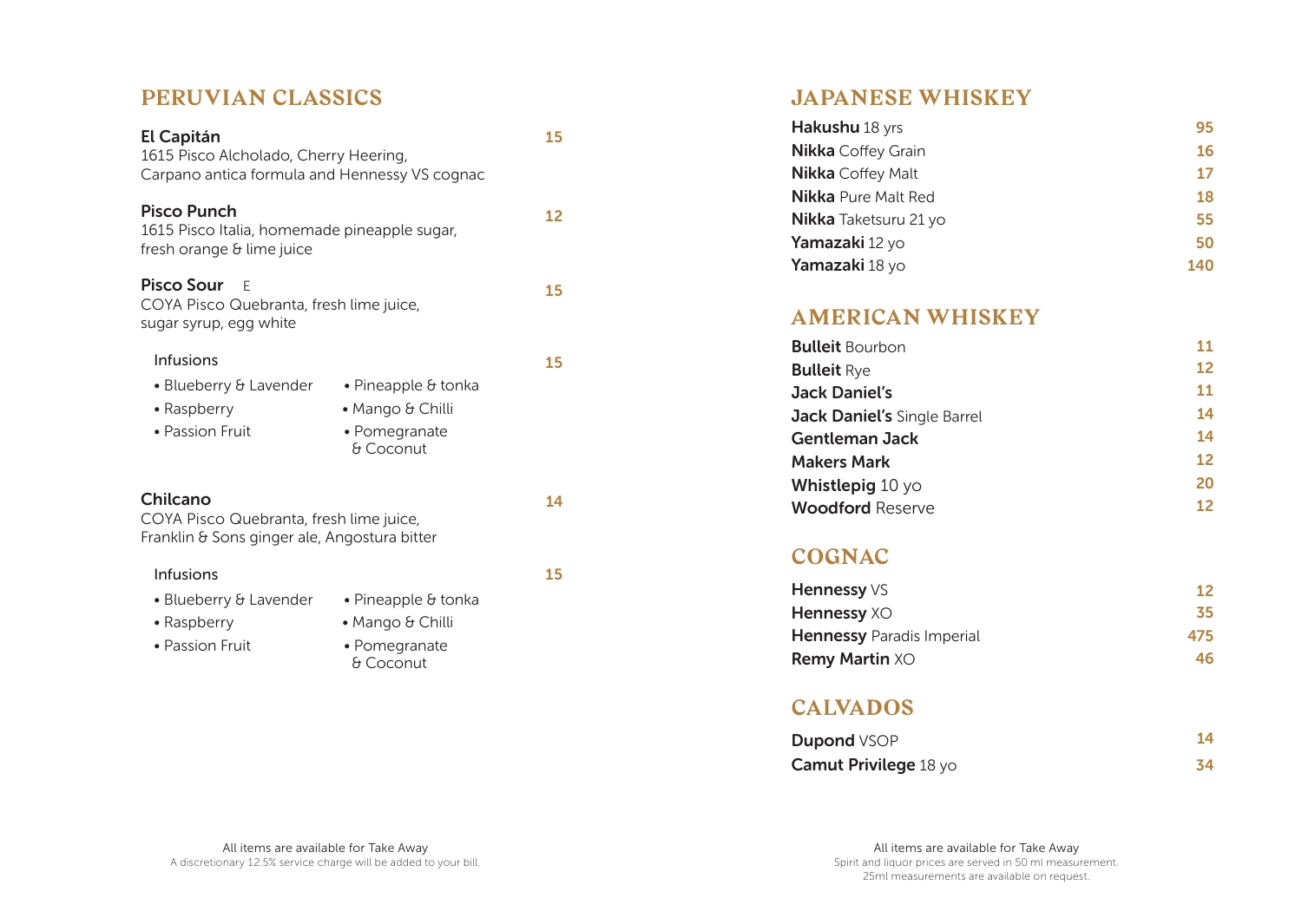# **TEQUILA**

| <b>Avion</b> Añejo                            | 15 |
|-----------------------------------------------|----|
| <b>Avion</b> Reposado                         | 14 |
| <b>Avion</b> Reserva                          | 35 |
| <b>Calle 23 Blanco</b>                        | 12 |
| Calle 23 Reposado                             | 13 |
| <b>Casamigos Blanco</b>                       | 14 |
| <b>Casamigos Reposado</b>                     | 15 |
| Don Julio Añejo                               | 18 |
| <b>Don Julio Blanco</b>                       | 13 |
| <b>Don Julio Reposado</b>                     | 14 |
| Don Julio 1942                                | 45 |
| <b>El Jimador Reposado</b>                    | 11 |
| <b>El Tesoro</b> 70th Aniversario Extra Añejo | 58 |
| <b>Gran Centenario Plata</b>                  | 11 |
| Gran Centenario Reposado                      | 12 |
| Gran Centenario Añejo                         | 14 |
| <b>Gran Patron Platinum</b>                   | 48 |
| <b>Jose Cuervo</b> Platino                    | 18 |
| Jose Cuervo Reserva de la Familia Extra Añejo | 30 |
| <b>Patron Silver</b>                          | 15 |
| <b>Patron</b> Añejo                           | 18 |
| <b>Volcan Blanco</b>                          | 12 |
| <b>Volcan</b> Cristalino                      | 17 |

# **COYA SIGNATURES**

| Saikou "The supreme"<br>COYA Pisco infused with Nori seaweed, yuzu juice,<br>homemade sugar syrup and a splash of soda water                                                                                                 | 12 |
|------------------------------------------------------------------------------------------------------------------------------------------------------------------------------------------------------------------------------|----|
| <b>Kremetart "Tree of life"</b><br>Don Julio Blanco & El Jimador reposado Tequila<br>infused with aji amarillo, mango purée, yuzu juice<br>and baobab water                                                                  | 15 |
| Mawu "God of the Sun & Moon"<br>COYA Pisco infused with banana, Santiago de Cuba<br>11yo Rum, Wray & Nephew, Eminente reserva rum,<br>coconut purée, lime juice, vanilla syrup, pineapple<br>juice and homemade tonka bitter | 15 |
| El Tunche "Rainforest demon"<br>Volcan blanco Tequila, soursop purée, lime juice,<br>pineapple juice, agave syrup and crushed coffee<br>beans                                                                                | 15 |
| Mahy "Mayan God of tobacco"<br>Santiago de Cuba 11yo Rum, Punt & Mes, Falernum<br>liquer and homemade Habano bitters                                                                                                         | 16 |
| <b>Shen "Soul spirit"</b><br>Tanqueray Gin, Green Chartreuse, 1615 Pisco Italia,<br>lemon juice, homemade patchouli oleo saccharum<br>and Champagne                                                                          | 15 |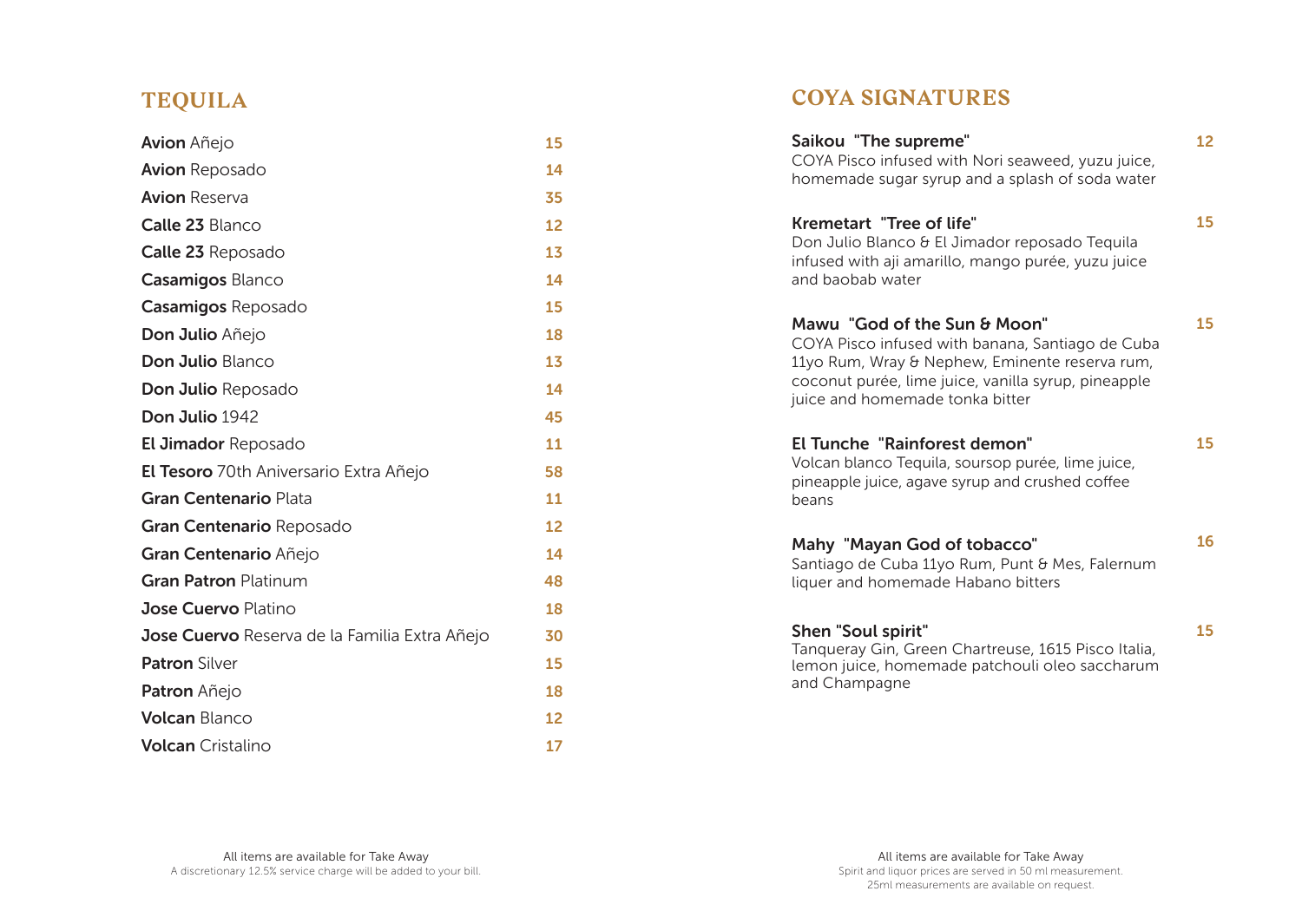# **COYA SIGNATURES**

| Nankurunaisa "Everything will be OK"<br>Belvedere pure Vodka, fresh raspberry, yuzu and<br>lemon juice, sugar syrup, passion fruit purée and<br>pineapple juice                   | 15 |
|-----------------------------------------------------------------------------------------------------------------------------------------------------------------------------------|----|
| <b>El Dorado "City of Gold"</b><br>Bulleit Bourbon infused with Pandan leaves, Pedro<br>Ximénez sherry and orange bitters                                                         | 14 |
| Serendipitat "Fortunate discovery"<br>Tanqueray Gin smoked with Palo Santo,<br>homemade pineapple cordial and Franklin & Sons<br>tonic water                                      | 12 |
| Pisco Real "Royal Pisco" E<br>Pisco COYA label, lime juice, sugar syrup,<br>egg white, topped with Veuve Clicquot Rosé<br>Champagne                                               | 15 |
| Aji Margarita "Chili pepper"<br>El Jimador reposado Tequila infused with aji<br>amarillo, Don Julio Blanco, homemade apple and<br>avocado puree, agave syrup and fresh lime juice | 14 |
| Tumbalocas "Latin Lover"<br>Pierde Almas La Puritata Tobalá Mezcal, mandarin,<br>basil & kaffir lime cordial, pinch of Mayan salt and a<br>splash of soda water                   | 15 |

# **VODKA**

| Ketel one                        | 11 |
|----------------------------------|----|
| <b>Ketel one</b> Citron & Orange | 12 |
| <b>Beluga</b> Gold               | 42 |
| <b>Belvedere</b>                 | 12 |
| <b>Belvedere</b> Bartezek        | 13 |
| <b>Belvedere</b> Smogory         | 12 |
| Chase                            | 13 |
| Ciroc                            | 12 |
| <b>Crystal Head</b>              | 14 |
| <b>Grey Goose</b>                | 12 |
| Grey Goose VX                    | 20 |
| Potocki Rye                      | 12 |
| Stolichnaya Elit                 | 14 |
| U'luvka                          | 12 |
| <b>Wyborowa</b> Exquisite        | 12 |

### **GIN**

| Aviation                            | 11 |
|-------------------------------------|----|
| <b>Beefeater</b> Burrough's Reserve | 22 |
| <b>Beefeater</b> 24                 | 12 |
| <b>Bombay Sapphire</b>              | 11 |
| Cambrige                            | 14 |
| <b>Citadelle</b>                    | 12 |
| <b>Ferdinands</b>                   | 15 |
| <b>Fisher</b>                       | 18 |
| <b>Gin Mare</b>                     | 12 |
| Hendrick's                          | 12 |
| <b>King of Soho</b>                 | 12 |
| <b>Martin Miller's</b>              | 12 |
| <b>Monkey 47</b>                    | 16 |
| Plymouth                            | 12 |
| <b>Tanqueray</b>                    | 11 |
| Tanqueray no.10                     | 12 |
| <b>Tanqueray Flor De Sevilla</b>    | 11 |
| <b>Tanqueray Rangpur</b>            | 11 |
|                                     |    |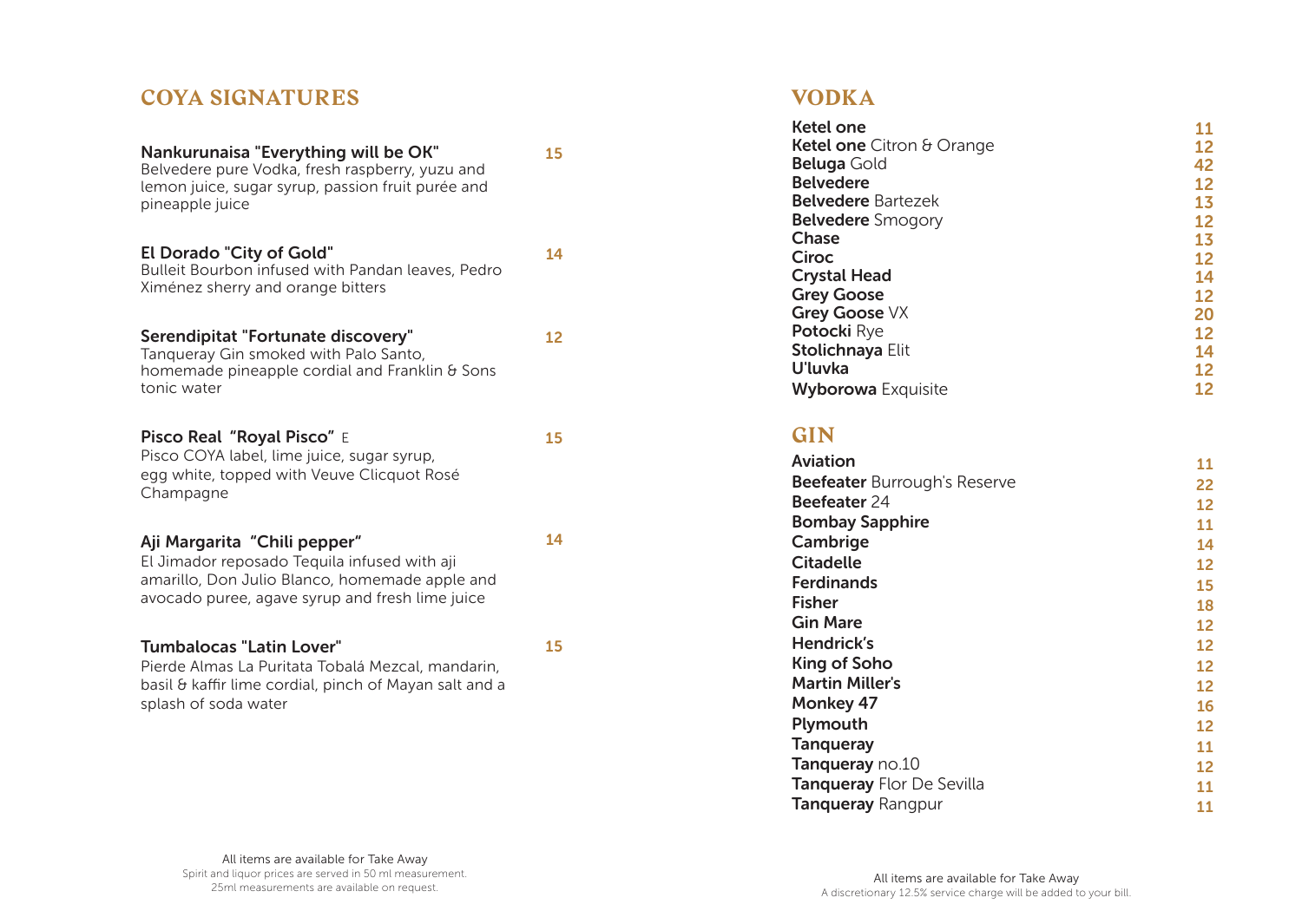## **SINGLE MALT WHISKEY**

| Ardbeg 10 yo                     | 13        |
|----------------------------------|-----------|
| Auchentoschan                    | 14        |
| <b>Caol Ila</b> $12$ yo          | 13        |
| <b>Dalwhinnie</b> 15 yo          | 14        |
| Glenkinchie 12 yo                | <b>16</b> |
| Glenmorangie 10 yo               | 13        |
| Glenmorangie 18 yo               | 26        |
| <b>Glenmorangie Signet</b>       | 35        |
| <b>Lagavulin</b> $16$ yo         | 18        |
| <b>Laphroaig</b> $10 \text{ yo}$ | 12        |
| Mortlach 12 yo                   | 14        |
| <b>Oban</b> $14$ yo              | 14        |
| <b>Talisker</b> $10 \text{ y}$ o | 14        |

## **BLENDED WHISKY**

| Chivas Regal 18 yo                      | 20  |
|-----------------------------------------|-----|
| <b>Dewar's 12 yo</b>                    | 12  |
| Jameson                                 | 11  |
| <b>Johnnie Walker Black Label 12 yo</b> | 11  |
| Johnnie Walker Gold Label 18 yo         | 15  |
| <b>Johnnie Walker Blue Label</b>        | 35  |
| <b>Johnnie Walker King George V</b>     | 70  |
| <b>Johnnie Walker Odyssey</b>           | 120 |
| <b>The Balvenie 15 yo</b>               | 26  |

## **REFRESCOS**

Non alcoholic

| Rebenda<br>Coldbrew fruit tea, lavender pods, lemon juice and<br>agave syrup              | 8 |
|-------------------------------------------------------------------------------------------|---|
| Coco Mama<br>Apple juice, passion fruit purée, vanilla syrup,<br>pineapple and lime juice | 8 |
| Geisha<br>Cranberry juice, lychee and rose purée and a<br>splash of soda water            | 8 |
| Shōga<br>Mandarin, basil & kaffir lime cordial, yuzu and<br>ginger beer                   | 8 |
| <b>CERVEZAS</b>                                                                           |   |
| Draft                                                                                     |   |
| Alahambra Reserva                                                                         | 5 |

#### Draft

| Alahambra Reserva |  |
|-------------------|--|
|                   |  |

### Bottle 33cl

| Alahambra 6.4% ABV          | 6.75 |
|-----------------------------|------|
| Cusqueña 5%                 | 5.50 |
| Free Damm 0% ALC            |      |
| Mean Time Pale Ale          | 5.75 |
| <b>Estrella Gluten free</b> | 5.75 |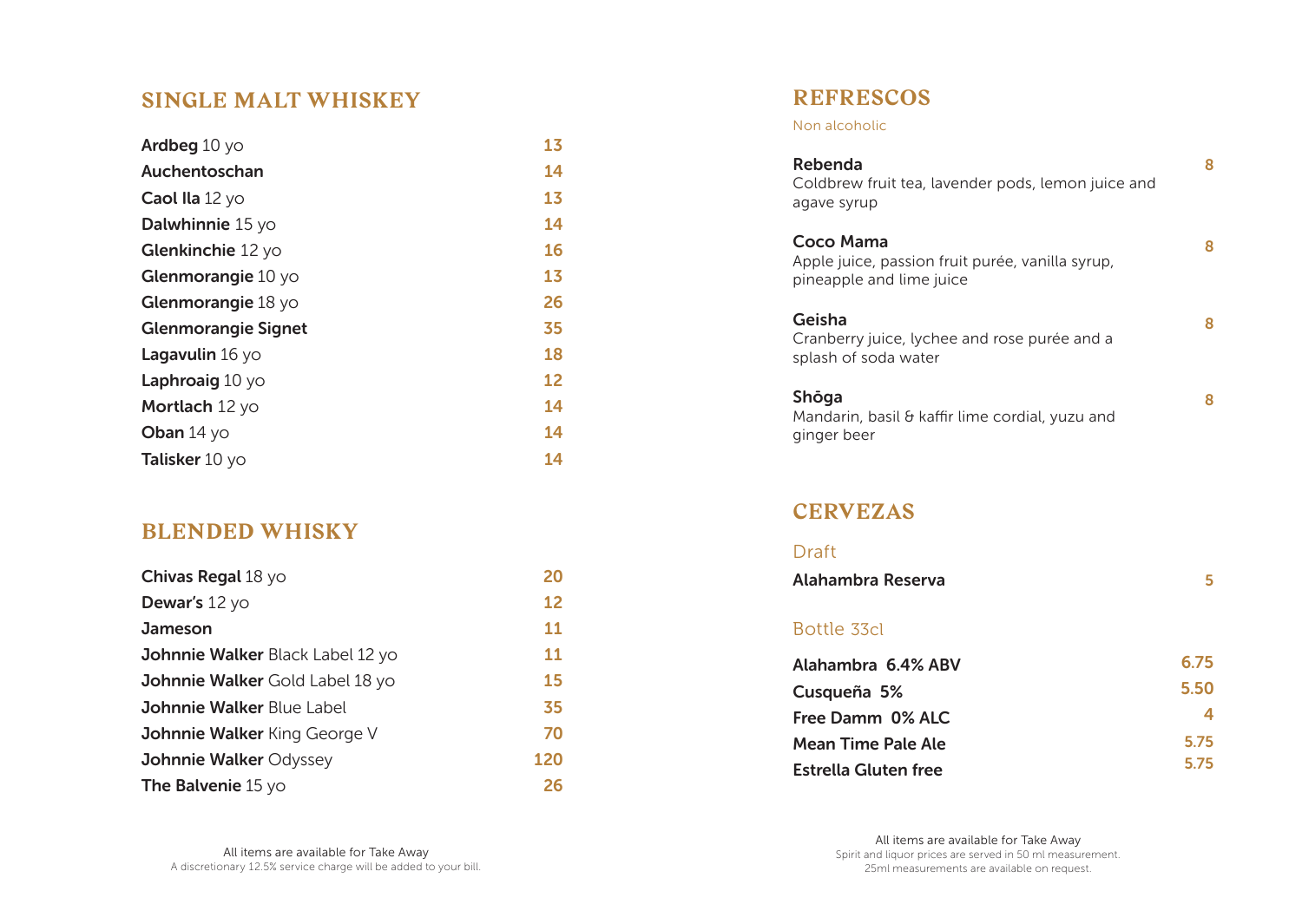### **WINES**

# **CHAMPAGNE** 125ml / Bottle

| NV Vueve Clicquot Brut, Yellow Label | 16/95    |
|--------------------------------------|----------|
| NV Vueve Clicquot Brut, Rosé         | 18/110   |
| NV Ruinart, Blanc de Blancs          | 25/150   |
| 2012 Dom Pérignon                    | 36 / 210 |

### **WHITE** 125ml / Carafe 500ml / Bottle

| 2021 Susana Balbo Crios Torrontés<br>Salta & Mendoza, Argentina | 8/32/45      |
|-----------------------------------------------------------------|--------------|
| 2020 Verdejo Basa Blanco, Telmo Rodriguez<br>Rueda, Spain       | 9/36/50      |
| 2020 Riesling, Terrassen, Brundlmayer<br>Kamptal, Austria       | 11/44/65     |
| 2021 Xarel'lo, Can Sumoi                                        | 13 / 52 / 75 |
| Penedès, Spain                                                  |              |

#### **SOMMELIER SELECTION**

| 2019 Chardonnay Catena Alta | 16/64/95      |
|-----------------------------|---------------|
| Mendoza, Argentina          |               |
| 2018 Saint-Aubin, S. Bzikot | 20 / 80 / 120 |
| Burgundy, France            |               |

#### 150ml available upon request All items are available for Take Away A discretionary 12.5% service charge will be added to your bill.

### **RUM**

| Angostura 1824 10 yrs                       | 16              |
|---------------------------------------------|-----------------|
| Bacardi 8 yrs                               | 12              |
| <b>Black Tot</b>                            | 140             |
| <b>Cartavio Black</b>                       | 10              |
| Cartavio Solera 12 yrs                      | 10              |
| <b>Diplomatico Ambassador</b>               | 52              |
| Diplomatico Reserva Exclusiva               | 14              |
| <b>El Dorado</b> 15 yrs                     | 16              |
| El Dorado 21 yrs                            | 20              |
| <b>Eminente</b> Amber Claro 3yrs            | 11              |
| <b>Eminente Reserva</b>                     | 13              |
| Havana Club Maximo                          | 178             |
| La Hechicera                                | 14              |
| Mount Gay 1703                              | 36              |
| Pampero Anniversario                        | 12              |
| <b>Plantation 3Stars</b>                    | 11              |
| <b>Plantation</b> original dark             | 12              |
| <b>Plantation</b> pineapple stiggin's fancy | 12              |
| <b>Rhum Clement Homere</b>                  | 28              |
| <b>Sailor Jerry</b>                         | 10              |
| Santa Teresa 1796                           | 13              |
| Santiago de Cuba Blanco                     | 11              |
| Santiago de Cuba 8 yo                       | 12              |
| Santiago de Cuba 11 yo                      | 15              |
| Santiago de Cuba 12 yo                      | 16              |
| <b>Trois Rivieres</b>                       | 22              |
| Wray & Nephew                               | 13              |
| Zacapa 23 yrs                               | 15              |
| Zacapa XO                                   | 30              |
| Yaguara Cachaca                             | 11              |
| Yaquara Ouro                                | 12 <sup>2</sup> |
| Germana Cachaca                             | 9               |

All items are available for Take Away Spirit and liquor prices are served in 50 ml measurement. 25ml measurements are available on request.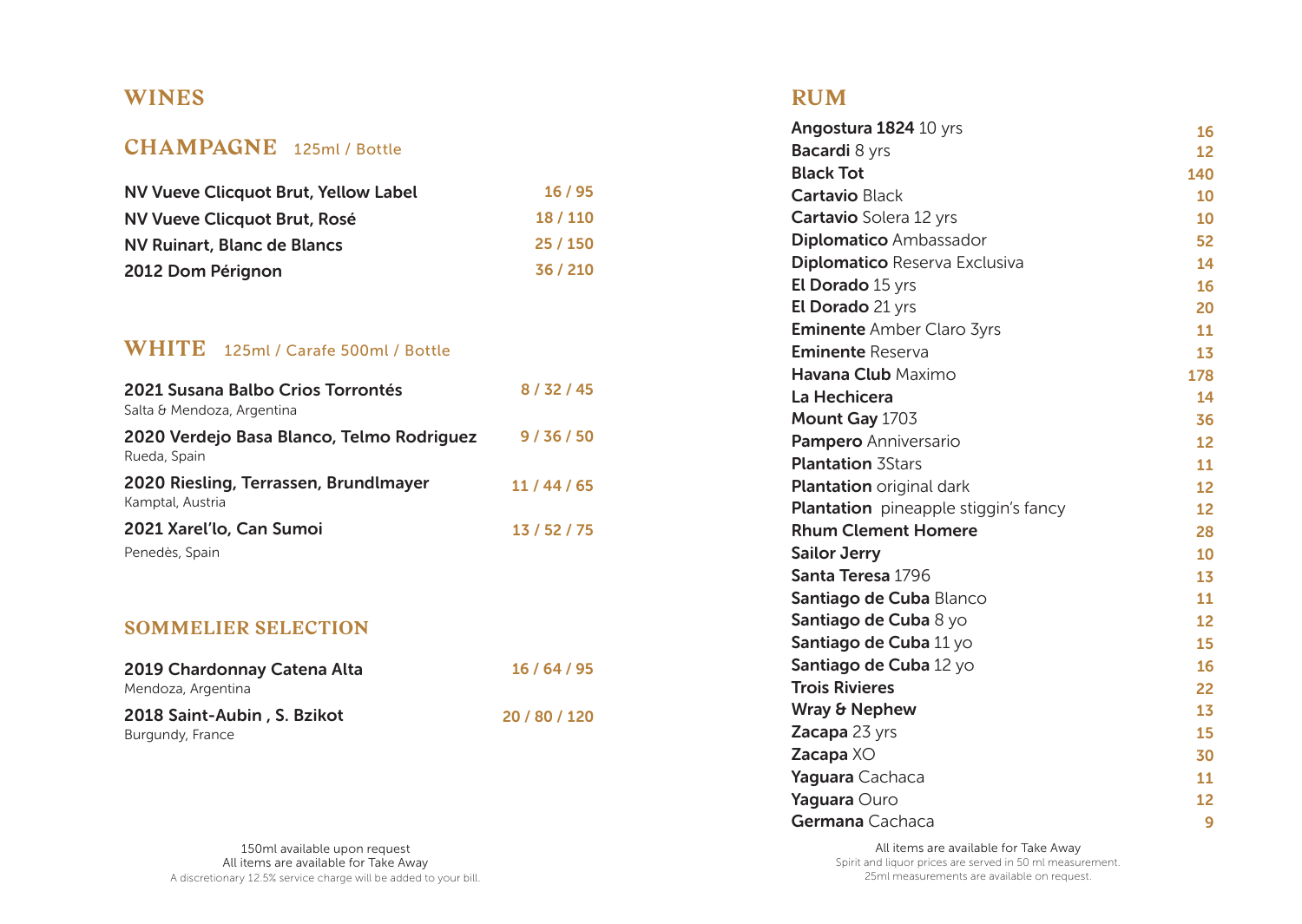# **PISCO**

| <b>COYA Pisco</b>         | 11                |
|---------------------------|-------------------|
| 1615 Qubranta             | 11                |
| 1615 Torontel             | 12                |
| 1615 Acholado             | $12 \overline{ }$ |
| 1615 Pisco Puro Italia    | 12                |
| Barsol Quebranta          | 12                |
| <b>Barsol Torontel</b>    | 12                |
| Barsol Mosto Verde Italia | $12 \overline{ }$ |
| La Diablada Acholado      | 12                |
| Macchu Pisco              | 12                |
| Payet Acholado            | 16                |
| <b>Pisco Porton</b>       | 14                |
| <b>Qollge Italia</b>      | 16                |
| Tabernero Quebranta       | 12                |
| Tabernero Italia          | 12                |

## **MEZCAL**

| <b>Alipus San Juan</b>         | 16 |
|--------------------------------|----|
| <b>Del Maguey Vida</b>         | 12 |
| <b>Del Maguey Minero</b>       | 22 |
| Del Maguey Tobola              | 25 |
| Del Maguey Pechuga             | 38 |
| Los Dansantes Joven            | 18 |
| Jaral de Berrio                | 10 |
| Pierde Almas La Puritata Verda | 14 |
| Recuerdo de Oaxaca Blanco      | 12 |
| <b>Zignum Silver</b>           | 12 |
| Zignum Reposado                | 14 |

### **WINES**

|                                       | ROSÉ 125ml / Carafe 500ml / Bottle          |              |
|---------------------------------------|---------------------------------------------|--------------|
| Château d'Esclans<br>Provence, France | 2021 Côtes de Provence, Whispering Angel,   | 11/44/65     |
| d'Esclans<br>Provence, France         | 2020 Côtes de Provence, Rock Angel, Château | 14 / 56 / 85 |

### **RED** 125ml / Carafe 500ml / Bottle

| 2020 Bonarda, Recoleta<br>Mendoza, Argentina                       | 8/32/45  |
|--------------------------------------------------------------------|----------|
| 2020 Cabernet Sauvignon, Crios, Susana Balbo<br>Mendoza, Argentina | 10/40/60 |
| 2020 Pinot Noir, Alpha, Montes<br>Leyda Valley, Chile              | 12/48/70 |
| 2019 Malbec, Terrazas de los Andes<br>Mendoza, Argentina           | 13/52/75 |

### **SOMMELIER SELECTION**

| 2017 Sarget de Gruaud-Larose<br>Bordeaux, France          | 16/65/90      |
|-----------------------------------------------------------|---------------|
| 2015 Brunello di Montalcino, La Fiorita<br>Tuscany, Italy | 22 / 88 / 115 |